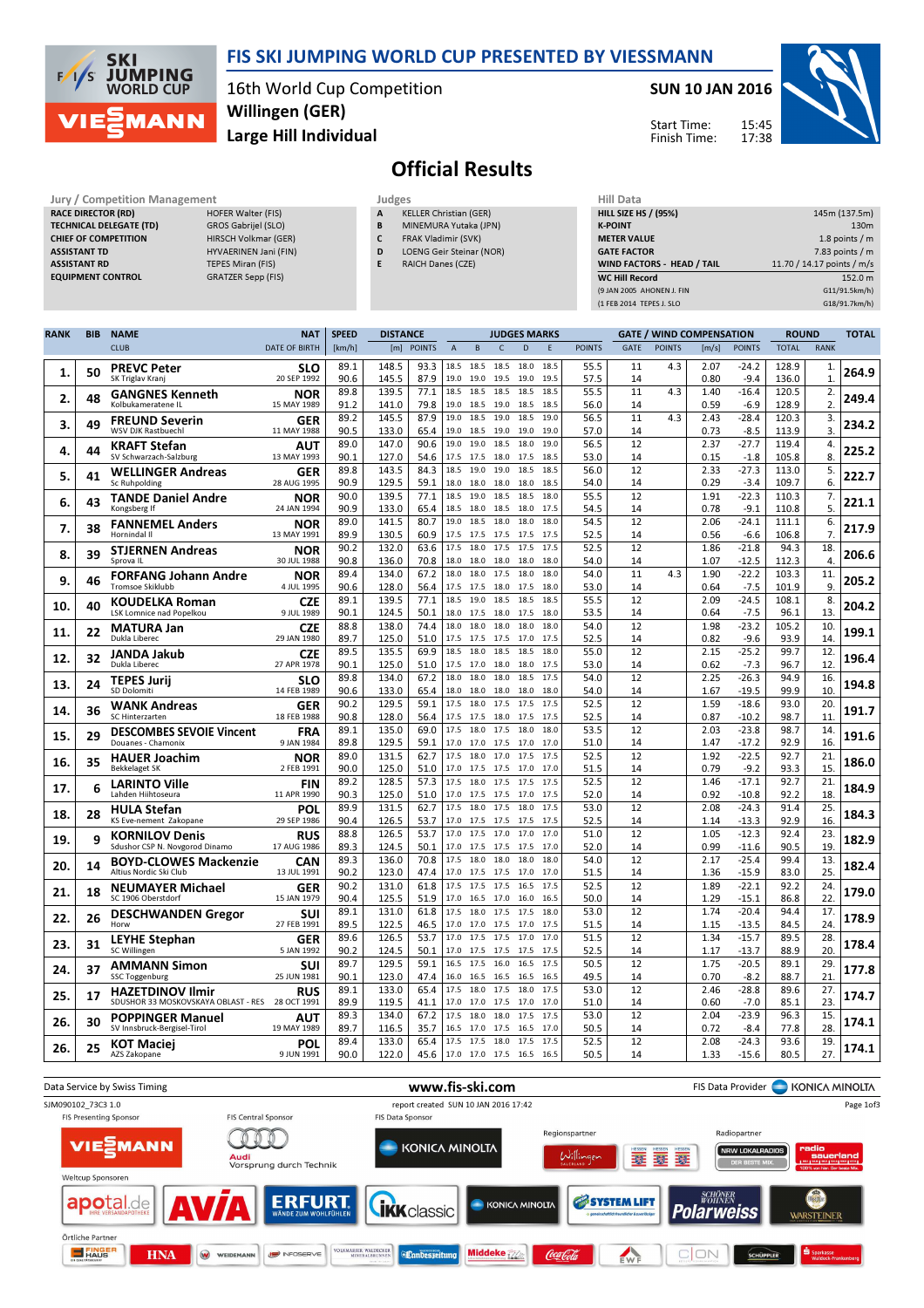

**SKI JUMPING**<br>WORLD CUP  $F/1/s$ MANN

16th World Cup Competition Large Hill Individual Willingen (GER)

SUN 10 JAN 2016

Start Time: Finish Time:



# Official Results

| <b>RANK</b> | <b>BIB</b> | <b>NAME</b><br><b>CLUB</b>                    | <b>NAT</b><br><b>DATE OF BIRTH</b> | <b>SPEED</b><br>[km/h] | <b>DISTANCE</b><br>[m] | <b>POINTS</b> |              |              | <b>JUDGES MARKS</b>              |              |              | <b>POINTS</b> | GATE | <b>GATE / WIND COMPENSATION</b><br><b>POINTS</b> | [m/s]        | <b>POINTS</b>      | <b>ROUND</b><br><b>TOTAL</b> | <b>RANK</b> | <b>TOTAL</b> |
|-------------|------------|-----------------------------------------------|------------------------------------|------------------------|------------------------|---------------|--------------|--------------|----------------------------------|--------------|--------------|---------------|------|--------------------------------------------------|--------------|--------------------|------------------------------|-------------|--------------|
| 28.         | 15         | <b>STEKALA Andrzej</b><br>Azs Zakopane        | <b>POL</b><br>30 JUN 1995          | 89.3<br>90.1           | 133.0<br>118.5         | 65.4<br>39.3  | 18.0<br>16.5 |              | 18.0 17.5 17.5<br>16.5 17.0 16.5 |              | 17.5<br>16.5 | 53.0<br>49.5  | 14   |                                                  | 2.31<br>0.55 | -27.0<br>$-6.4$    | 91.4<br>82.4                 | 25.<br>26.  | .73.8 I      |
| 29.         | 45         | <b>FREITAG Richard</b><br>SG Nickelhuette Aue | <b>GER</b><br>14 AUG 1991          | 89.0<br>89.5           | 134.0<br>111.5         | 67.2<br>26.7  | 18.0<br>15.0 | 18.5<br>14.5 | 18.0<br>16.0                     | 18.5<br>15.0 | 18.0<br>15.5 | 54.5<br>45.5  | 14   | 4.3                                              | 1.72<br>0.53 | $-20.1$<br>$-6.2$  | 105.9<br>66.0                | 9.<br>30.   | 71.9         |
| 30.         |            | <b>WOLNY Jakub</b><br>LKS Klimczok Bvstra     | <b>POL</b><br>15 MAY 1995          | 89.5<br>90.1           | 128.5<br>118.0         | 57.3<br>38.4  | 17.5<br>16.5 | 17.5         | 17.5<br>17.0 17.0                | 18.0<br>16.5 | 17.5         | 52.5<br>50.5  |      |                                                  | 1.88<br>0.97 | $-22.0$<br>$-11.3$ | 87.8<br>77.6                 | 30.<br>29.  | 165.4        |

|     | not qualified for final round |                                                              |                           |      |       |      |  |                          |  |  |      |      |    |     |      |         |      |     |      |
|-----|-------------------------------|--------------------------------------------------------------|---------------------------|------|-------|------|--|--------------------------|--|--|------|------|----|-----|------|---------|------|-----|------|
| 31. |                               | ZIOBRO Jan<br><b>WKS Zakopane</b>                            | POL<br>24 JUN 1991        | 89.0 | 128.5 | 57.3 |  | 17.0 17.5 17.0 17.0 17.0 |  |  |      | 51.0 | 12 |     | 1.77 | $-20.7$ | 87.6 | 31. | 87.6 |
| 32. | 33                            | <b>FETTNER Manuel</b><br>SV Innsbruck-Bergisel-Tirol         | <b>AUT</b><br>17 JUN 1985 | 89.3 | 128.0 | 56.4 |  | 17.0 17.0 17.5 17.0 17.0 |  |  |      | 51.0 | 12 |     | 1.73 | $-20.2$ | 87.2 | 32. | 87.2 |
| 33. | 3                             | <b>EGLOFF Luca</b><br>Grabserberg                            | SUI<br>6 JUN 1995         | 89.8 | 126.0 | 52.8 |  | 17.0 17.0 17.5 17.0 17.5 |  |  |      | 51.5 | 12 |     | 1.51 | $-17.7$ | 86.6 | 33. | 86.6 |
| 34. | 13                            | <b>ASCHENWALD Philipp</b><br>SC Maverhofen-Tirol             | <b>AUT</b><br>12 NOV 1995 | 89.5 | 128.5 | 57.3 |  | 17.0 17.0 17.0 16.5 17.0 |  |  |      | 51.0 | 12 |     | 2.01 | $-23.5$ | 84.8 | 34. | 84.8 |
| 35. | 27                            | <b>HLAVA Lukas</b><br>Dukla Liberec                          | <b>CZE</b><br>10 SEP 1984 | 89.3 | 127.5 | 55.5 |  | 17.0 17.5 17.5 17.0 17.5 |  |  |      | 52.0 | 12 |     | 2.00 | $-23.4$ | 84.1 | 35. | 84.1 |
| 36. | 16                            | <b>GEIGER Karl</b><br>SC 1906 Oberstdorf                     | <b>GER</b><br>11 FEB 1993 | 89.7 | 124.0 | 49.2 |  | 17.0 17.5 17.0 16.5 17.0 |  |  |      | 51.0 | 12 |     | 1.43 | $-16.7$ | 83.5 | 36. | 83.5 |
| 37. | 47                            | <b>HAYBOECK Michael</b><br>UVB Hinzenbach-Oberoesterreich    | <b>AUT</b><br>5 MAR 1991  | 89.1 | 123.5 | 48.3 |  | 16.5 16.0 16.5 15.5 17.0 |  |  |      | 49.0 | 11 | 4.3 | 1.78 | $-20.8$ | 80.8 | 37. | 80.8 |
| 38. | 42                            | <b>PREVC Domen</b><br>Sk Triglav kranj                       | <b>SLO</b><br>4 JUN 1999  | 89.2 | 122.0 | 45.6 |  | 14.5 15.0 16.0 14.5 15.0 |  |  |      | 44.5 | 12 |     | 0.85 | -9.9    | 80.2 | 38. | 80.2 |
| 39. | 11                            | <b>OLLI Harri</b><br>Ounasyaara Ski Club                     | <b>FIN</b><br>15 JAN 1985 | 89.4 | 126.0 | 52.8 |  | 16.5 17.5 16.5 17.0      |  |  | 17.0 | 50.5 | 12 |     | 2.17 | $-25.4$ | 77.9 | 39. | 77.9 |
| 40. | 20                            | <b>LAMY CHAPPUIS Ronan</b><br>Bois D'amont                   | <b>FRA</b><br>10 SEP 1993 | 89.1 | 124.0 | 49.2 |  | 16.5 16.0 17.0 17.0 17.0 |  |  |      | 50.5 | 12 |     | 1.91 | $-22.3$ | 77.4 | 40. | 77.4 |
| 41. | 19                            | <b>KLIMOV Evgeniy</b><br>GBU TSTOVS Moskovskaya oblast Ski s | <b>RUS</b><br>3 FEB 1994  | 88.6 | 125.0 | 51.0 |  | 16.5 17.0 16.5 17.0 16.5 |  |  |      | 50.0 | 12 |     | 2.40 | $-28.1$ | 72.9 | 41. | 72.9 |
| 42. | 34                            | <b>LANISEK Anze</b><br><b>Ssk Menges</b>                     | <b>SLO</b><br>20 APR 1996 | 89.5 | 120.0 | 42.0 |  | 17.0 17.0 17.0 16.5 17.5 |  |  |      | 51.0 | 12 |     | 1.75 | $-20.5$ | 72.5 | 42. | 72.5 |
| 43. | $\overline{\phantom{a}}$      | <b>GLASDER Michael</b><br>Norge Ski Club                     | <b>USA</b><br>27 MAR 1989 | 89.5 | 120.5 | 42.9 |  | 16.5 17.0 17.0 17.0 17.0 |  |  |      | 51.0 | 12 |     | 1.87 | $-21.9$ | 72.0 | 43. | 72.0 |
| 44. | 23                            | <b>ASIKAINEN Lauri</b><br>Kuusamon Frae-Veikot               | <b>FIN</b><br>28 MAY 1989 | 88.5 | 121.5 | 44.7 |  | 16.5 17.0 17.0 17.0 17.0 |  |  |      | 51.0 | 12 |     | 2.10 | $-24.6$ | 71.1 | 44. | 71.1 |
| 45. | 12                            | <b>BOYARINTSEV Vladislav</b><br>Saint-Petersburg KOR1 Dinamo | <b>RUS</b><br>31 OCT 1994 | 88.9 | 122.5 | 46.5 |  | 16.5 16.5 16.5 16.5 16.5 |  |  |      | 49.5 | 12 |     | 2.55 | $-29.8$ | 66.2 | 45. | 66.2 |
| 46. | 1                             | <b>POGRAJC Andraz</b><br>SK Zagorje                          | <b>SLO</b><br>26 SEP 1991 | 89.3 | 118.0 | 38.4 |  | 16.0 17.0 16.5 16.5 16.0 |  |  |      | 49.0 | 12 |     | 1.91 | $-22.3$ | 65.1 | 46. | 65.1 |
| 47. | 21                            | <b>KRANJEC Robert</b><br>SK Triglav Kranj                    | <b>SLO</b><br>16 JUL 1981 | 88.9 | 119.0 | 40.2 |  | 14.5 15.0 16.0 15.0      |  |  | 15.0 | 45.0 | 12 |     | 2.02 | $-23.6$ | 61.6 | 47. | 61.6 |
| 48. |                               | <b>ZHAPAROV Marat</b><br>Ski Club VKO                        | <b>KAZ</b><br>25 AUG 1985 | 88.6 | 114.5 | 32.1 |  | 16.0 16.5 16.5 16.0 17.0 |  |  |      | 49.0 | 12 |     | 1.68 | $-19.7$ | 61.4 | 48. | 61.4 |
| 49. | 10                            | <b>ZHAPAROV Radik</b><br>Shysm Dinamo                        | <b>KAZ</b><br>29 FEB 1984 | 89.2 | 113.0 | 29.4 |  | 16.0 16.5 16.0 16.0 16.0 |  |  |      | 48.0 | 12 |     | 1.52 | $-17.8$ | 59.6 | 49. | 59.6 |
|     |                               |                                                              |                           |      |       |      |  |                          |  |  |      |      |    |     |      |         |      |     |      |

**Disqualified** 4 BICKNER Kevin USA SCE 4

SCE 4 : SUIT